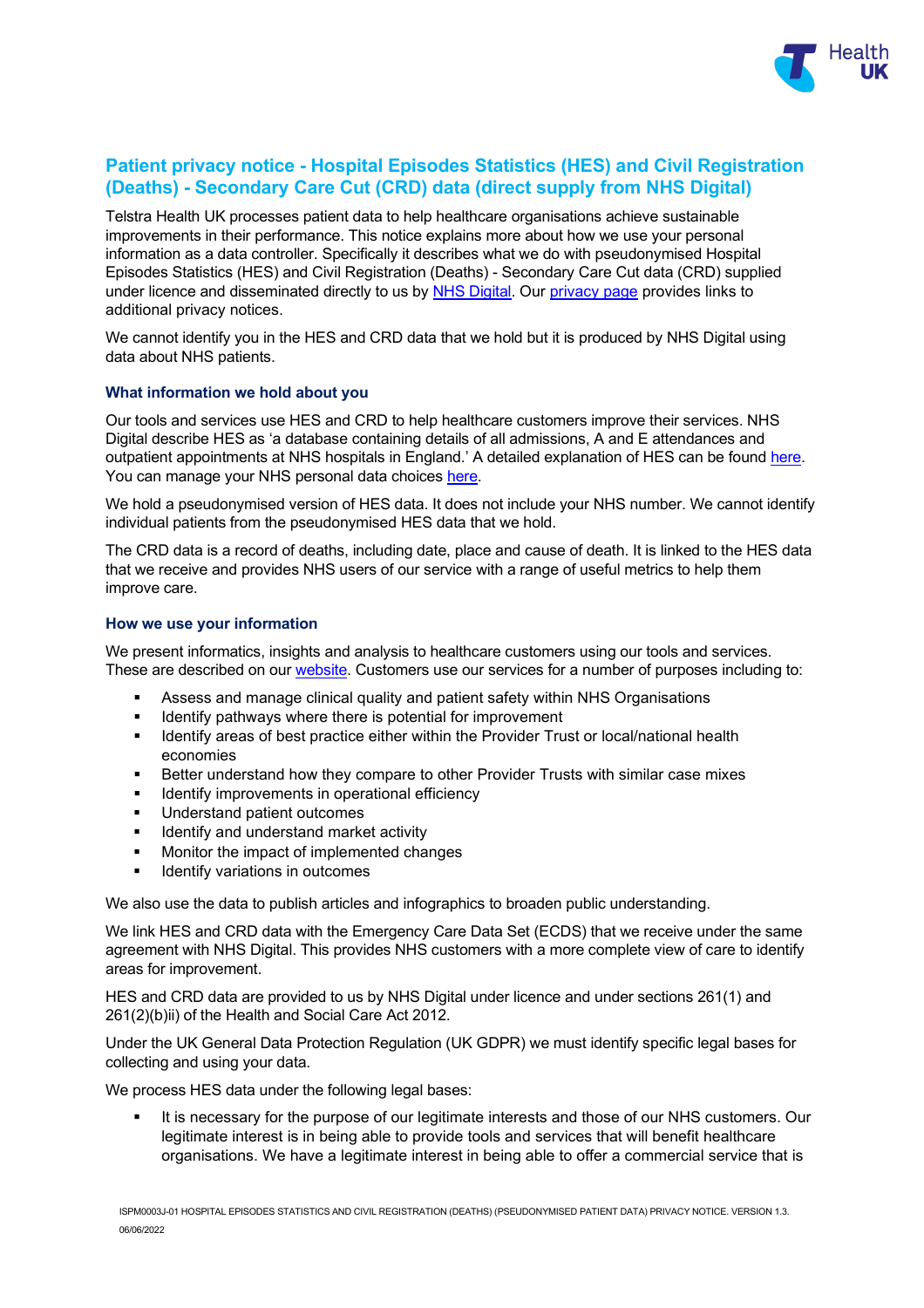

based on a trusted dataset. It is also in the interests of the NHS, patients and the public as a whole, because it brings benefits and improvements to health and social care. Without the processing of this data we would not be able to deliver these benefits. This would be to the detriment of healthcare professionals and patients.

 It is necessary for archiving purposes in the public interest, scientific or historical research purposes or statistical purposes. It is proportionate to the aim pursued, respects the essence of the right to data protection and provides for suitable and specific measures to safeguard the fundamental rights and the interests of the data subject.

We only process these datasets under the terms of our data sharing agreement with NHS Digital. The processing is subject to additional safeguards, in particular the technical and organisational measures that fall under the scope of our independently and externally audited information security management system.

### **Information we share with other organisations**

Our NHS customers can access a secure portal to see HES and CRD data relating to their service. This is at record level, but is not used for the re-identification of patients. It does not include identifiers such as NHS number. NHS customers can also see aggregated data relating to other organisations (their peers).

Our NHS customers can also use our bespoke services to receive reports, analysis and visualisations. We also use the data to publish reports and articles that aim to increase the public understanding of health and social care. We may also work with private companies to provide them with reports and analysis. Any information shared in this way will be at a high level so that individuals cannot be identified.

Microsoft Ltd and Amazon Web Services (AWS) supply Cloud Services for Telstra Health UK and are therefore listed as data processors. They supply support to the system, but do not access data. Therefore, any access to the data held under this agreement would be considered a breach of the agreement.

### **Information only processed in the UK**

The patient data we receive from NHS Digital is processed in the UK. It is processed at Telstra Health UK premises, colocations and at Microsoft data centres within the UK.

### **How long we keep your information**

Our licence with NHS Digital provides us with data covering the last 11 years. We keep the data only for as long as permitted by our agreement with NHS Digital.

### **Your rights**

| <b>Informed</b>             | $\checkmark$ | This notice and the one published by NHS Digital are to inform you<br>about how we use your data when processing HES.                                                  |
|-----------------------------|--------------|------------------------------------------------------------------------------------------------------------------------------------------------------------------------|
| <b>Access</b>               | $\checkmark$ | We cannot identify you from the HES data we hold. Please contact<br>NHS Digital for more information on how you can access data relating<br>to you.                    |
| Objection                   | ×            | Not applicable                                                                                                                                                         |
| <b>Portability</b>          | ×            | Not applicable                                                                                                                                                         |
| <b>Correction or change</b> | $\checkmark$ | If any of the information we hold about you is incorrect or incomplete<br>then this should be corrected through your healthcare provider or via<br><b>NHS Digital.</b> |
| <b>Erasure</b>              | ×            | Not applicable                                                                                                                                                         |
| <b>Restriction</b>          | $\checkmark$ | You can request that the use of your personal information is limited to<br>storage only. We cannot identify you from the HES data we hold.                             |